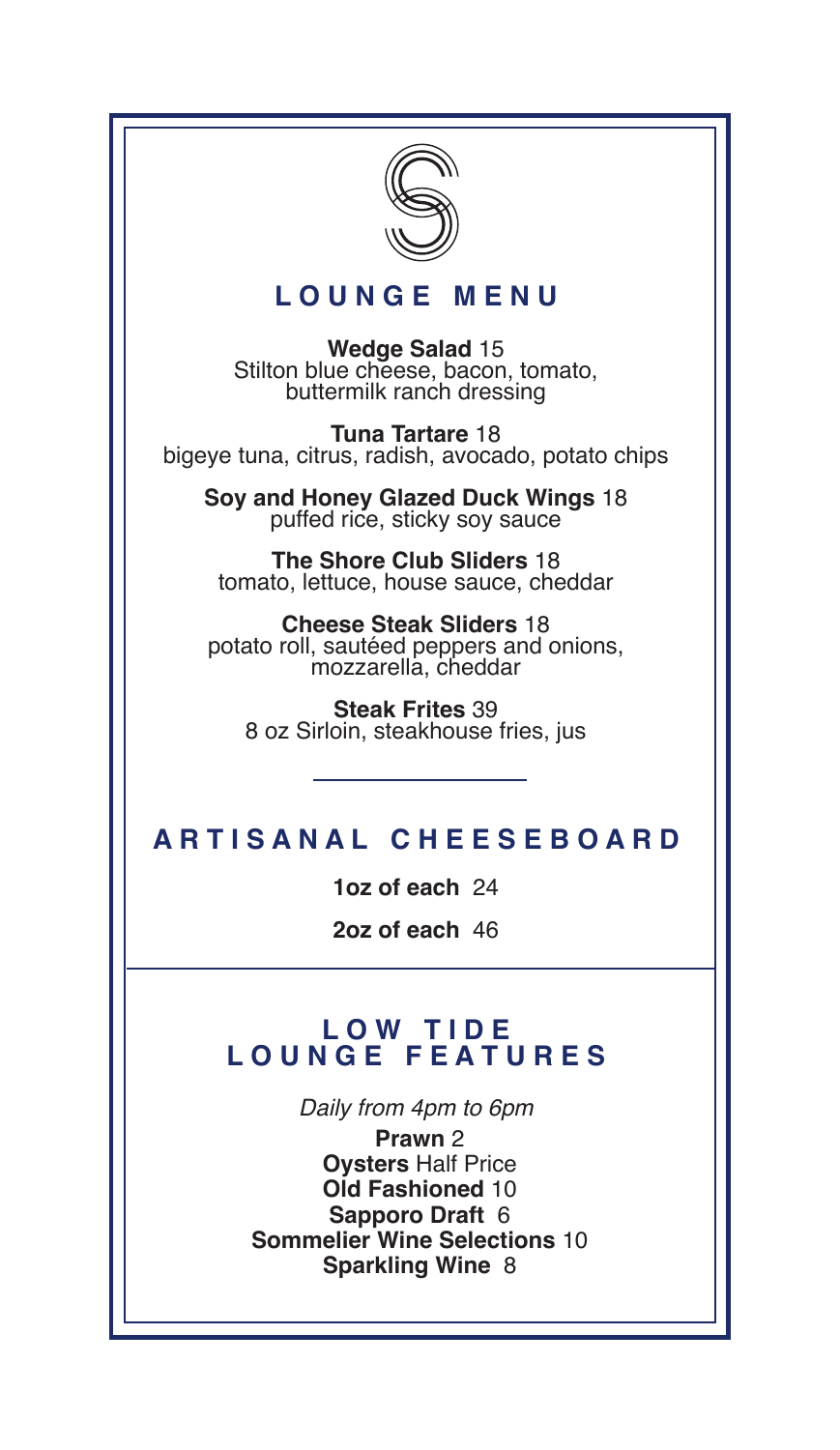# **F E A T U R E C O C K T A I L S**

**Purple Rain 2oz | 19** Empress Gin 1908 + Sumac/Kiwi + Frothed Egg White + Gold Dust

**Sparkling Star** 1.5oz I 14 Absolut Vodka + Raspberry Syrup + Lemon Juice + Gold Dust

**TSC Rum Punch** 2.5oz I 16 Lambs White Rum + Malibu Rum + Captain Morgan Spiced Rum + Orange Juice + Pineapple Juice + Ginger Syrup

**Smoke Show 1.5oz | 20**  Sombra Mezcal + Pineapple Juice + Lime Juice + Frothed Egg White

**White Sangria 5oz | 18** White Wine + Calvados + Apple Juice

Red Sangria 5oz | 18 Red Wine + Dujardin Brandy + Orange Juice + Pomegranate Juice



T H F SHORECLUB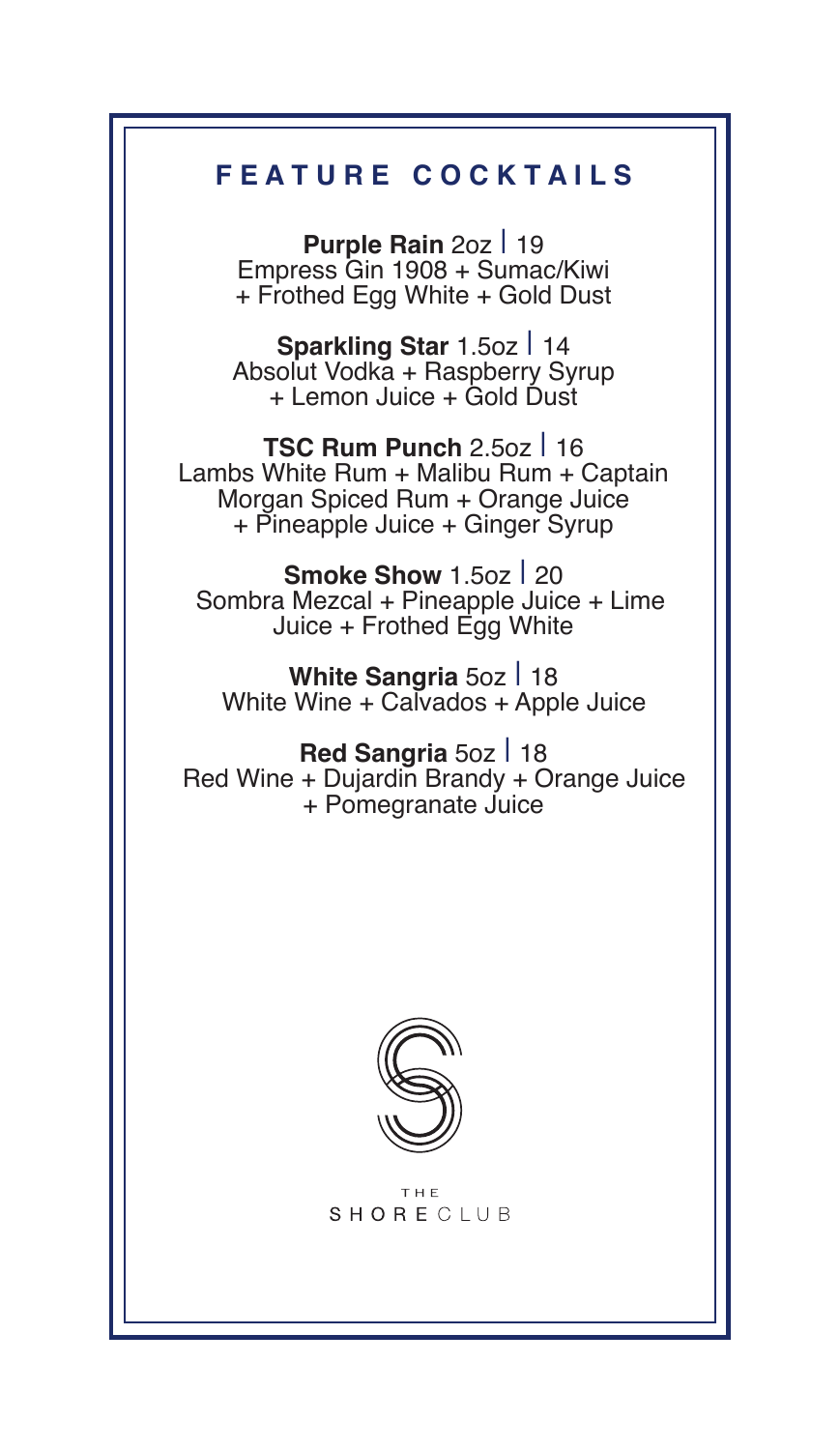# **C L A S S I C C O C K T A I L S**

**Paper Plane 2.5oz | 17** Buffalo Trace + Aperol + Amaro Nonino

**NY Sour** 2oz I 20 Buffalo Trace Bourbon + Lemon Juice Simple Syrup + Frothed Egg White + Red Wine Float

> **Vesper 3oz | 18** Beefeater + Absolut + Lillet

**Sidecar 20z | 17** Hennessey + Cointreau + Lemon Juice

**French 75 4.5oz | 15**  Beefeater + Lemon Juice + Simple Syrup + Prosecco

> **Sazerac 207 | 18**  Sazerac Rye + Simple Syrup + Peychaud Bitters + Absinthe



THF. SHORECLUB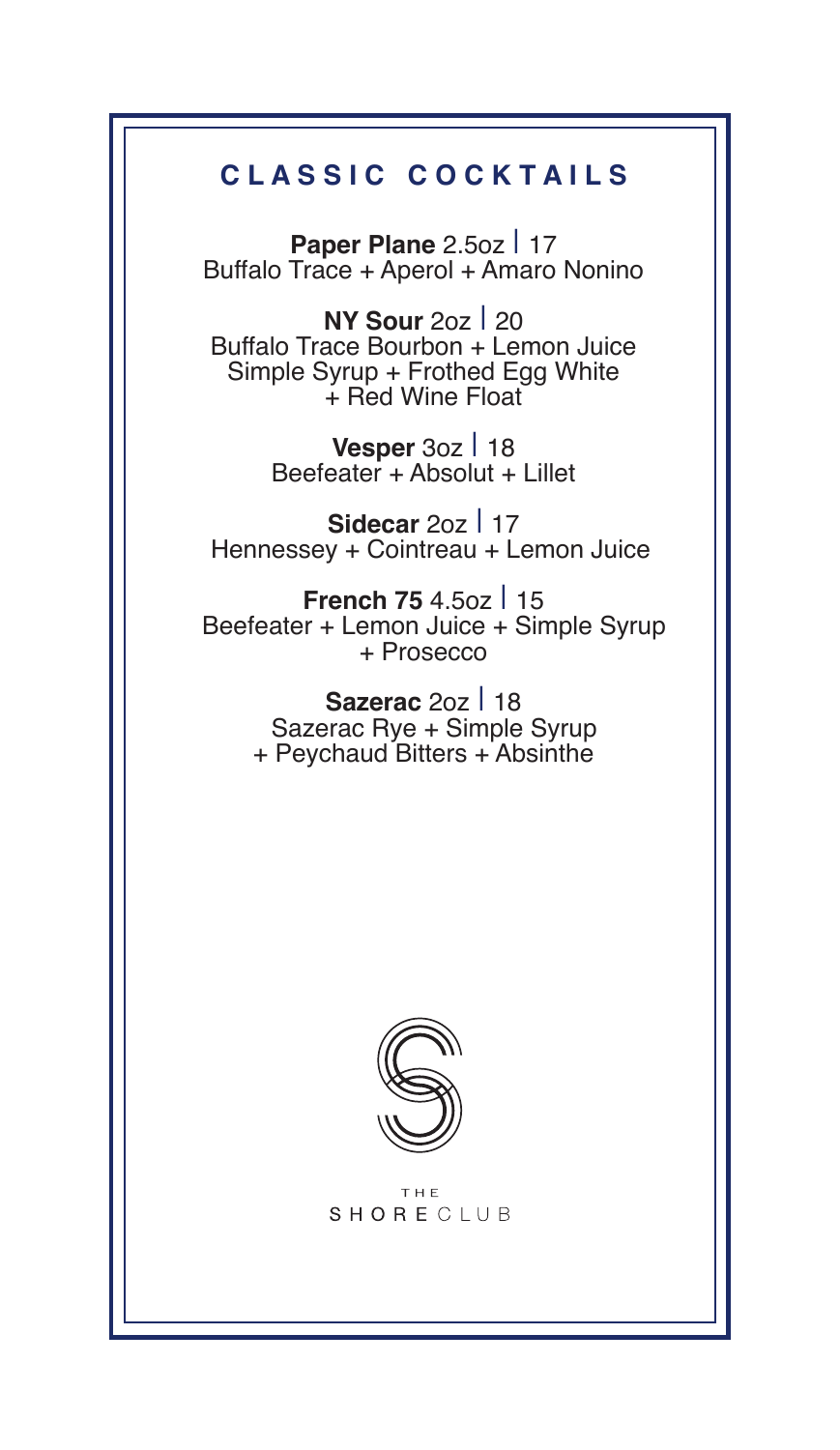# **SPIRIT FREE COCKTAILS**

**CosNOpolitan**  SEEDLIP Grove 42 + Cranberry + Simple Syrup

#### **Spiced Orange Mule**  Seedlip Grove 94 + Orange Juice

+ Cranberry Syrup + Ginger Beer

**Crowd Pleaser**  Grapefruit Syrup + White Cranberry + Orange Juice

**Palo-rita**  Grapefruit Juice + Simple Syrup + Lime Juice

# **Cucumber Elderflower Fizz**

Seedlip Grove 108 + Elderflower Syrup + Soda

**12** 



THE. **SHORECLUB**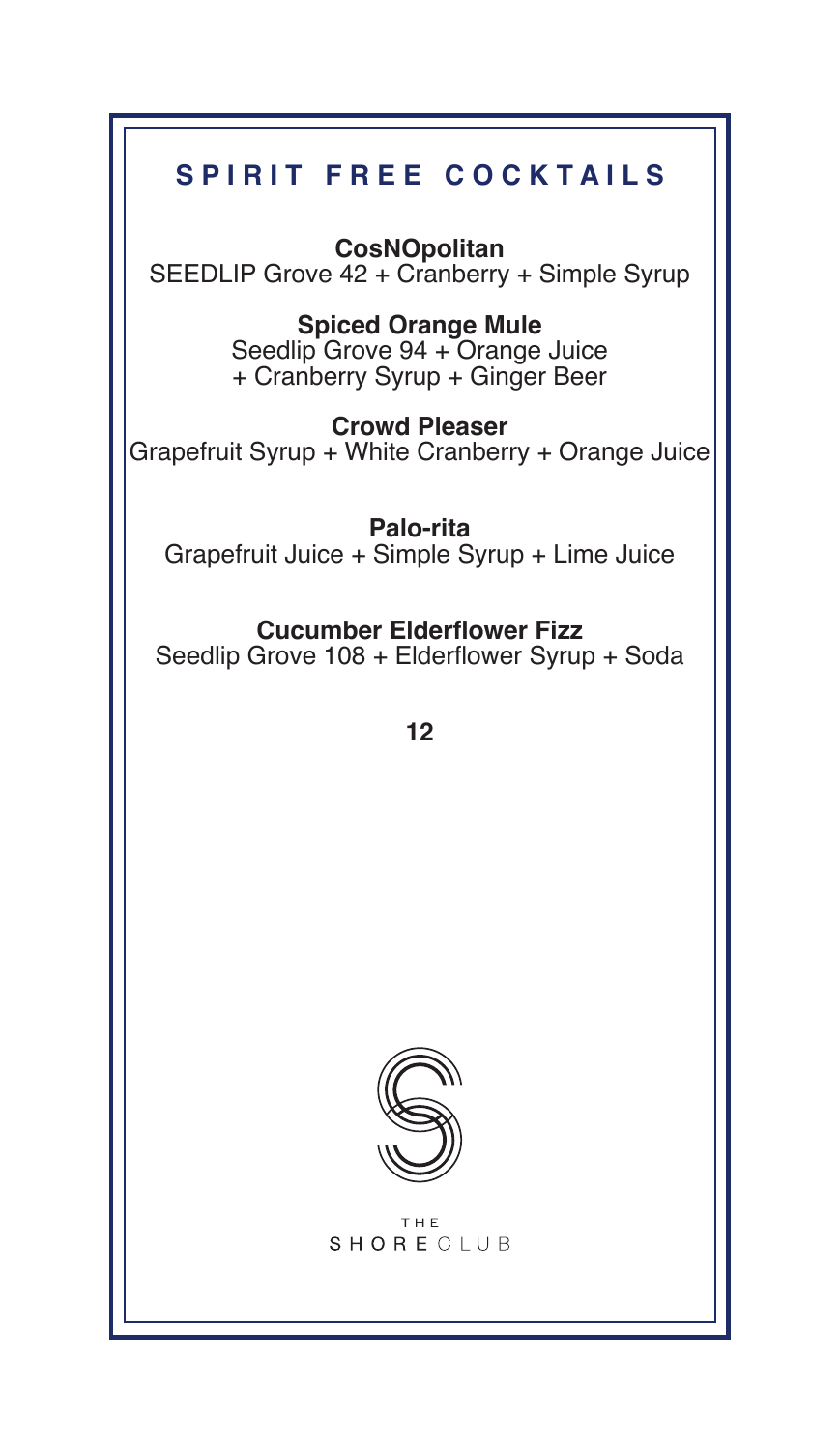## **B E E R + C I D E R**

DRAUGHT 16 oz **Sapporo Rice Lager** 9 **Beau's Lug Tread Lagered Ale** 9 LOCAL / IMPORT (BOTTLES AND CANS) **Coors Light** Lager <sup>8</sup> **Heineken** Helles Lager 8  **Mill Street 'Organic'** Lager <sup>8</sup> **Stella** Helles Lager 8 **Peroni Lager 8 Beau's 'Full Time'** IPA 9 **Beau's Porter** Porter <sup>9</sup> **Guinness** Irish Dry Stout <sup>9</sup> **Brickworks Batch: 1904** Cider 10

> NON-ALCOHOLIC **Heineken** 0.0, Netherlands 6



THE SHORECLUB